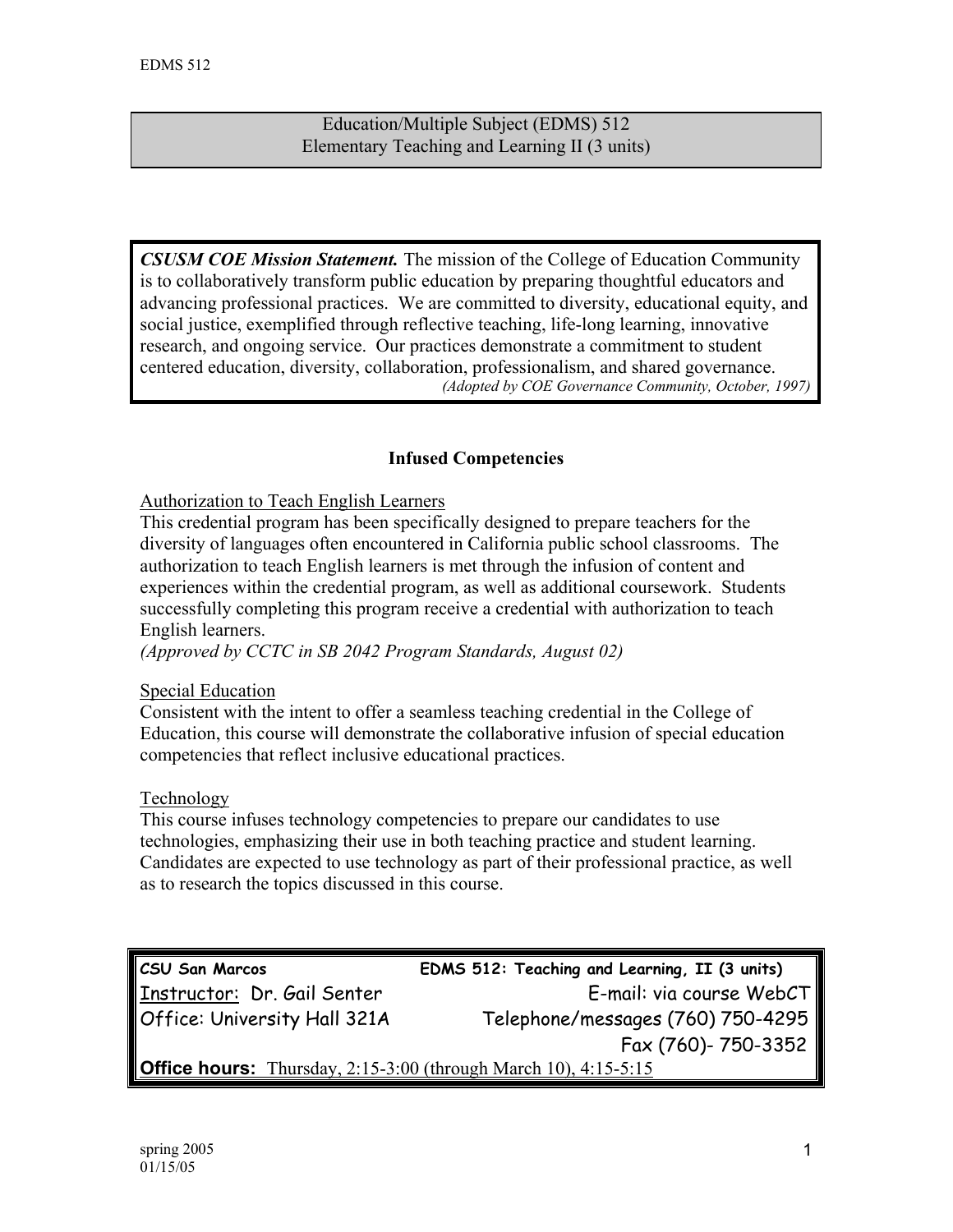### Course Description

This course requires participation in public schools and other education-related contexts. This course is designed:

- to extend preservice candidates' understandings about numerous philosophies of teaching and learning;
- to inform preservice candidates about key concepts and procedures as they relate to students learning English and students with special education labels;
- to encourage further infusion of technology into curriculums.

### Course Objectives

The purposes of this course are threefold:

- to expand preservice candidates knowledge about general learning theories and experiences with a range of pedagogical practices;
- to enhance preservice candidates' awareness of the multiple perspectives and learning styles that exist in diverse classrooms and other education-related settings;
- to provide a safe environment for preservice candidates' discussion of, and experimentation with, a variety of techniques and methods of instruction.

## Teacher Performance Expectations (TPE) Competencies

This course is designed to help teachers seeking the Multiple Subjects Credential to develop the skills, knowledge, and attitudes necessary to assist schools and districts in implementing effective programs for students. The successful candidate will be able to merge theory and practice in order to realize a comprehensive and extensive educational program for all students. The following TPE's are primarily addressed in this course: TPE 6D—Engaging and supporting all learners (IEP)

TPE 9—Instructional Planning (Year Long Plan, Peer Teaching/*Sage*)

TPE 14—Educational technology (Year Long Plan)

These TPEs will be uploaded to TaskStream as part of the course requirements. The purpose of the portfolio is to assess how well you meet the TPEs. Although all the artifacts you place in your portfolio (more than one per TPE) have been assessed/graded by your professors, it is not clear if you have a thorough understanding of the TPEs and can make the connection between the assignments completed in class with the teaching you experience and the TPEs. Your task to write a cogent reflective essay for each TPE on how the artifacts you select provides evidence that shows you have demonstrated meeting each TPE. Each narrative must include a: (a) description, (b) analysis, and (c) reflection.

# Required Text

- TaskStream Electronic Portfolio, Must register and pay fee online prior to first class @ www.TaskStream.com (register for 1 year minimum).
- Choate, J. S. (2004) *Successful Inclusive Teaching (4rd Ed.)* Needham, MA: Allyn & Bacon.
- Villa, R. and Thousand, J. (1995). *Creating an Inclusive School*. Alexandria, VA: Association for Supervision and Curriculum Development.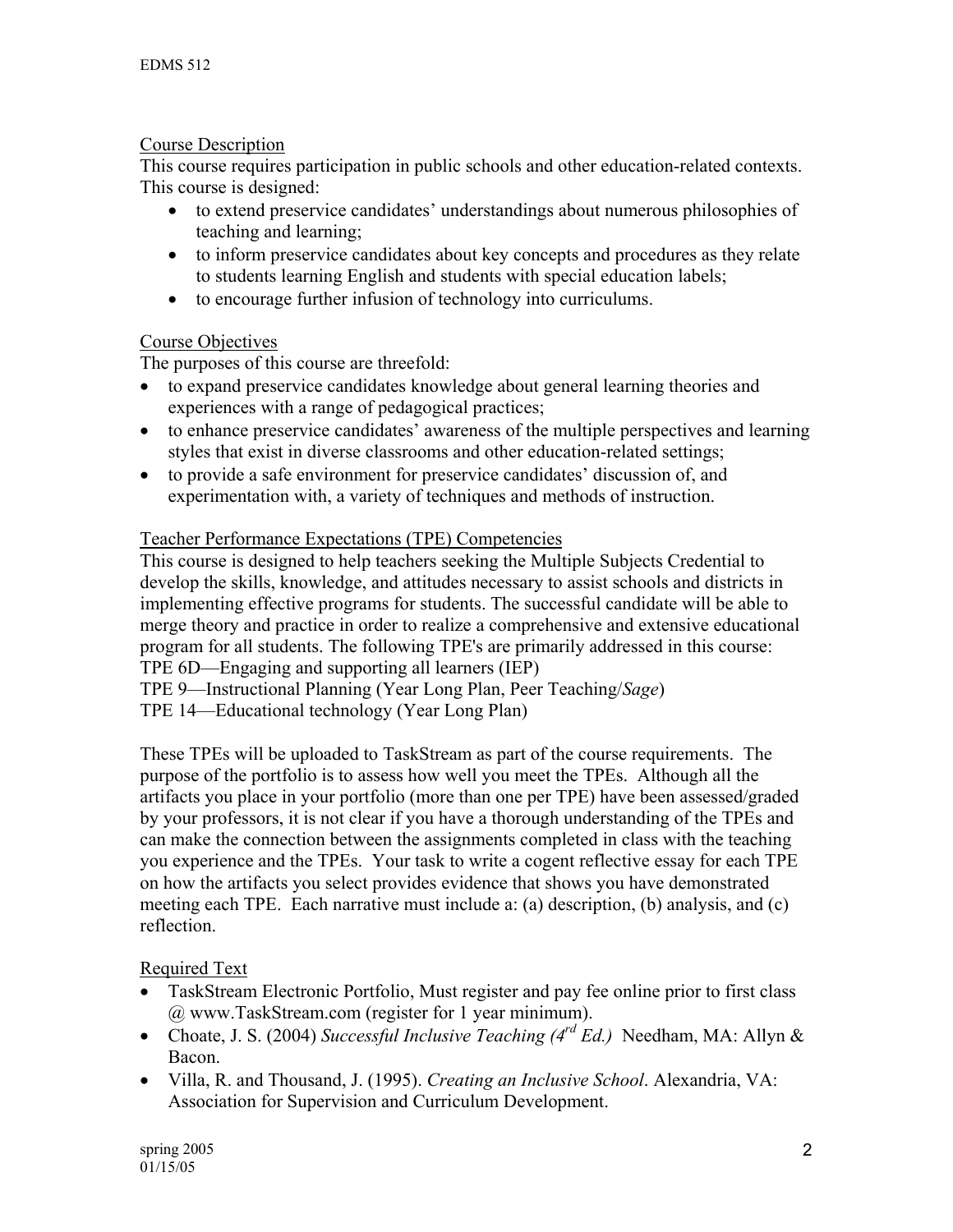- Marion, Valadez, and Woo (2003). *Elementary Teaching and Learning.* Needham Heights, MA: Allyn and Bacon. (Compiled Reader=CR)
- Tomlinson, C. A. (1999). *The Differentiated Classroom: Responding to the needs of all learners.* Alexandria, VA: Association for Supervision and Curriculum Development. ISBN # 0-87120-342-1 (Available as an e-book online.)

OPTIONAL TEXTS:

- Charles and Senter. (2005). *Elementary classroom management, 4th* Ed. ISBN: 0- 205-41266-1.
- Charles. (2005). *Building classroom discipline*,  $8^{th}$  Ed. ISBN:0-205-41257-2.

# **EXPECTATIONS AND PROFESSIONALISM**

Teacher education is a professional preparation program, and students are expected to adhere to standards of dependability, confidentiality, academic honesty, and writing achievement.

#### Students with Disabilities Requiring Reasonable Accommodations

Students must be approved for services by providing appropriate, recent documentation to the Office of Disable Student Services (DSS). This office is located in Craven Hall 5205, and can be contacted by phone at (760) 750-4905 or TTY (760) 750-4909. Students authorized by DSS to receive reasonable accommodations should meet with the instructor during office hours or, in order to ensure confidentially, in a more private setting.

### CSUSM Academic Honesty Policy

"Students will be expected to adhere to standards of academic honesty and integrity, as outlined in the Student Academic Honesty Policy. All written work and oral assignments must be original work. All ideas/materials that are borrowed from other sources must have appropriate references to the original sources. Any quoted material should give credit to the source and be punctuated with quotation marks.

"Students are responsible for honest completion of their work including examinations. There will be no tolerance for infractions. If you believe there has been an infraction by someone in the class, please bring it to the instructor's attention. The instructor reserves the right to discipline any student for academic dishonesty in accordance with the general rules and regulations of the university. Disciplinary action may include the lowering of grades and/or the assignment of a failing grade for an exam, assignment, or the class as a whole."

### Grading Policy

All students will come prepared to class; readings and homework assignments are listed on the dates on which they are due. All required work is expected to be on time. One grade level will be deducted for each class meeting for which it is late (e.g., an "A" assignment that is submitted one class session late will be marked down to a "B"). Unless prior instructor approval is secured, assignments will not be accepted three class sessions after which they are due. Exceptions will be handled on a case-by-case basis, as determined by the instructor.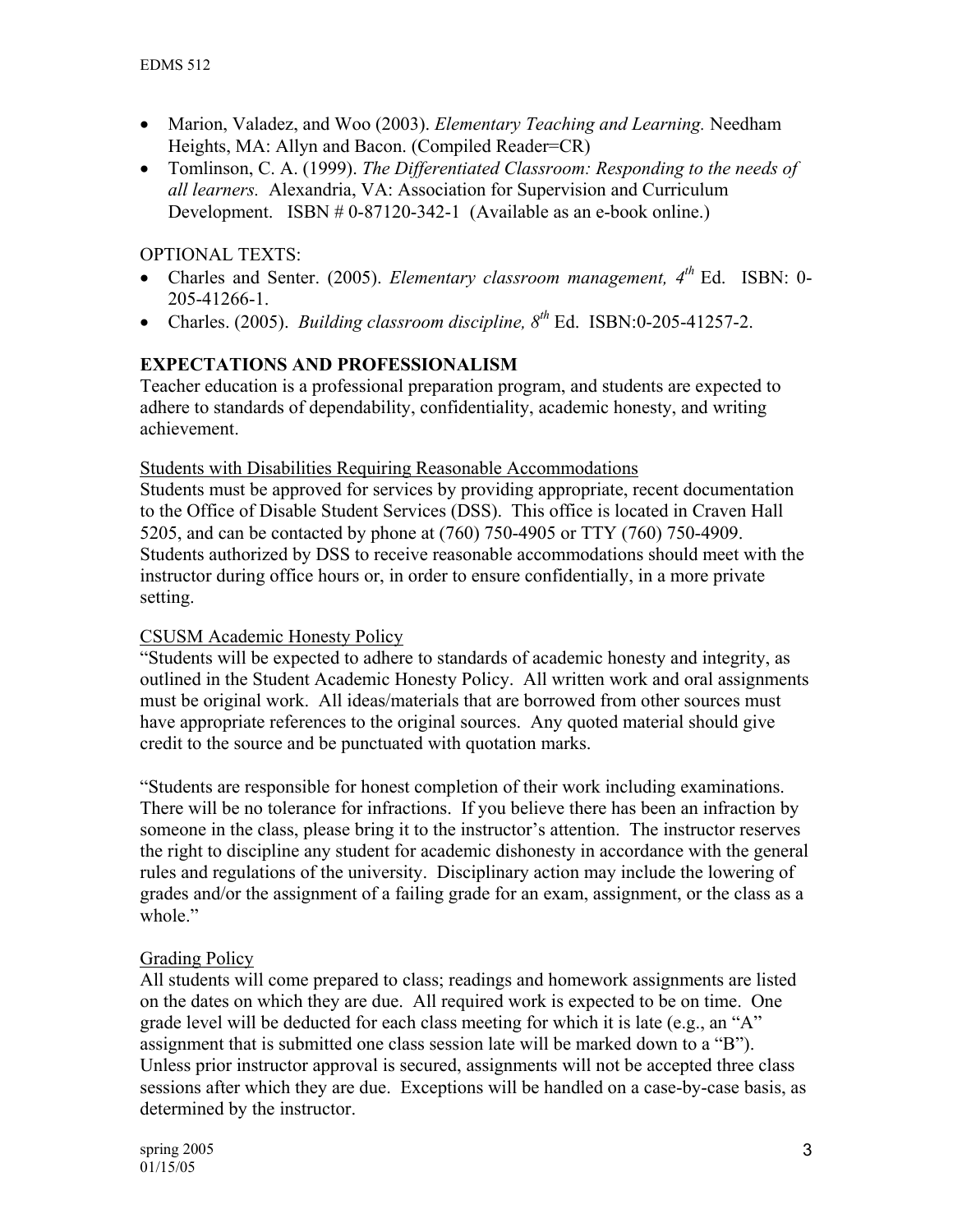It is expected that students proofread and edit their assignments prior to submission. [To this end, students may be asked to show that staff in the CSUSM Writing Center reviewed their work.] Students will ensure that the text is error-free (grammar, spelling), and ideas are logically and concisely presented. The assignment's grade will be negatively affected as a result of this oversight. Each written assignment will be graded approximately 80% on content and context (detail, logic, synthesis of information, depth of analysis, etc.), and 20% on mechanics (grammar, syntax, spelling, format, uniformity of citation, etc.). All citations, where appropriate, will use American Psychological Association (APA) format. Consult *American Psychological Association (APA) Manual, 5<sup>th</sup>* edition for citation guidance.

Regarding "Professional Demeanor." Grading also will include a component of "professional demeanor." Students will conduct themselves in ways that are generally expected of persons who are entering the education profession. This includes but is not limited to:

- on-time arrival to all class sessions;
- advance preparation of readings and timely submission of assignments;
- respectful participation in all settings (e.g., whole group, small group, in/outside of class);
- carefully considered, culturally aware approaches to solution finding.

Regarding assignments. Students are responsible for all assignments. Dates for presentations and written assignments appear on the tentative course calendar in the course materials. Please be prompt with your work. Absences do not affect due dates. Additionally, please keep personal copies of all written work.

Regarding Below Standard Work. Students who earn a grade lower than *B-* on a paper *may* be invited to rewrite it (the instructor will make a note on your original work before it is returned to you). Rewrites are limited to one assignment per student. The rewrite, along with the original work, will be due one week after the original paper is returned to the student. *Note:* Both grades will be averaged; consequently, reworked papers will not be eligible for an *A* grade.

### General criteria for written assignments:

Please note assignments are due whether or not you are present in class that day.

While this syllabus and the course calendar are carefully planned, they may be modified in response to the needs and interests of the class.

As stated earlier, you may use the services of the Writing Center to assist you in producing graduate-level papers. In general, the following expectations apply to all written assignments:

• content quality and clarity: depth and breadth, reflection and insights, scholarly discussion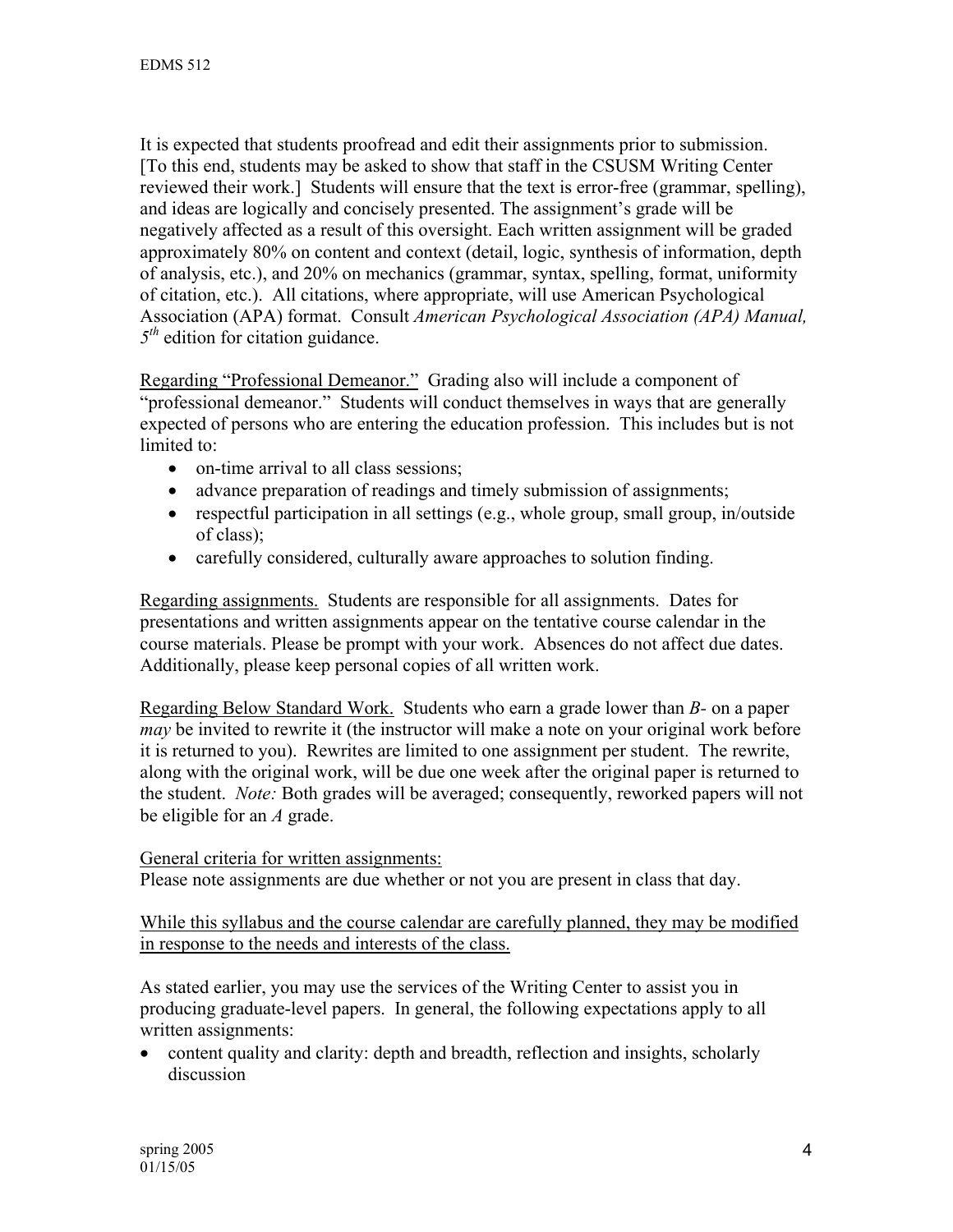- writing quality and clarity, including mechanics, spelling, grammar, appropriate language (Continued errors, as well as sexist and/or racist language are inappropriate and unacceptable.)
- appropriate use of respectful, person-first language in all written and oral assignments and discussions (e.g., "student with autism" rather than "autistic student)
- overall appearance, completeness, timeliness, and inclusion of cooperative worksheet and/or other appropriate forms
- all assignments, except for in-class work such as quick writes and peer feedback to the videotaped teaching experiences, are to be typed, 12 point, double-spaced.
- *EXCEPTIONAL ACHIEVEMENT*, earned by work that is well presented, well organized, insightful, and technically correct.
- *COMMENDABLE ACHIEVEMENT*, earned by impressive and interesting work that is more loosely organized, less insightful, and not as informative as the *Exceptional*  work.
- *ADEQUATE ACHIEVEMENT*, earned by work that, while acceptable, does not show good organization or display much critical thinking, insight, involvement, or growth.
- *MINIMAL EVIDENCE OF ACHIEVEMENT*, earned by work that lacks depth and is weak in content, thought, and presentation.
- *NO EVIDENCE OF ACHIEVEMENT*, earned by work that is completely off track, reveals no insights or other redeeming qualities, or is not the original work of the student.

| <b>General Grading Scale:</b>                                                            |                       | $A = 93 - 100\%$ | $A = 90-92\%$ |
|------------------------------------------------------------------------------------------|-----------------------|------------------|---------------|
|                                                                                          | $B+=87-89\%$          | $B = 83 - 86\%$  | $B = 80-82%$  |
|                                                                                          | $C_{\pm} = 77 - 79\%$ | $C = 73-76%$     | $C = 70-72\%$ |
|                                                                                          | $D = 60-69\%$         | $F =$ below 59%  |               |
| You must maintain a B average $(3.0GPA)$ with all grades at a $C+$ or better in your     |                       |                  |               |
| teacher education courses to receive a teaching credential from the State of California. |                       |                  |               |

Regarding attendance: All students are expected to attend all classes and participate actively. College of Education Attendance Policy:

"Due to the interactive nature of courses in the COE [and the value placed on the contributions of every student], all students are expected to [prepare for and] attend all classes and participate actively. At a minimum, students must attend more than 80% of class time, or s/he may not receive a passing grade for the course at the discretion of the instructor. Individual instructors may adopt more stringent attendance requirements. Should the student have extenuating circumstances, s/he should contact the instructor as soon as possible." *(Adopted by the COE Governance Community, December, 1997).*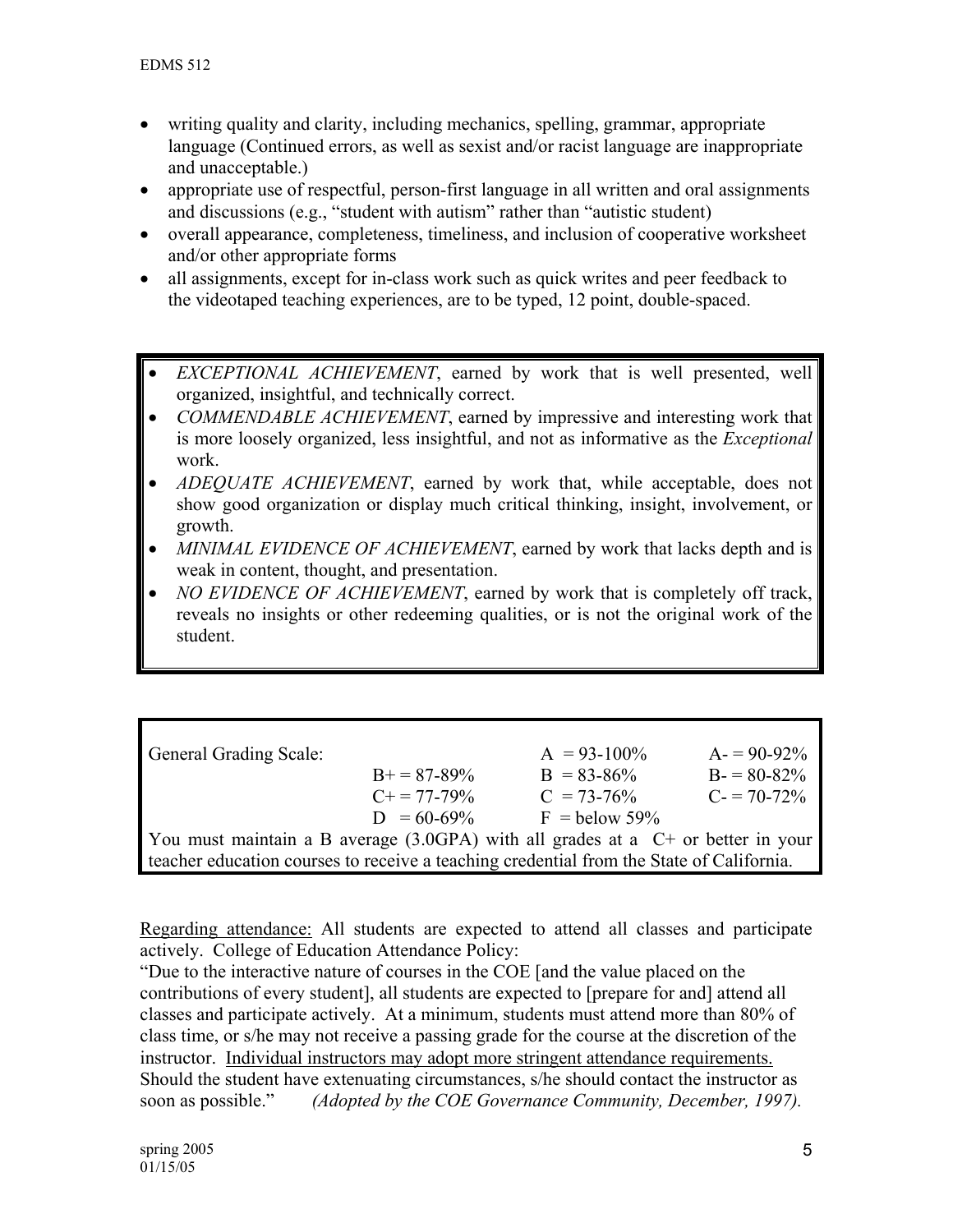Additional expectations/clarification: If a student misses three classes, the highest possible grade earned will be a *C.* Classes will begin on time; consequently, arriving late or leaving early will affect the final grade as well. Generally, no distinction is made between excused/unexcused, and notification of absences does not allow students to assume they are automatically excused from class or making up missed class. If possible, for extenuating circumstances contact the instructor *before* class is missed and make arrangements to make up what was missed.

Note: Attendance will be recorded by the instructor on nametags distributed at the beginning and collected at the end of every class meeting.

Punctuality. Please be on time to class and ready to work, and return promptly from breaks.

Dependability. Come to class prepared to discuss readings and to participate actively in discussions. When involved in group projects, share your resources and accept responsibility and accountability for the final outcome by fulfilling your obligations.

Collaboration. Work together in a supportive and mutually beneficial way.

Regarding cell phones and pagers. As a courtesy to everyone in the class, please turn off phones and pagers or set them to vibration before entering the classroom.

| <b>QUICK SUMMARY: GRADED COURSE REQUIREMENTS. EDMS 512</b> |                                                                                               |  |
|------------------------------------------------------------|-----------------------------------------------------------------------------------------------|--|
| $10$ pts                                                   | <b>Application 1:</b> Teaching Demonstration (Sage)                                           |  |
| 5 pts                                                      | <b>Application 2:</b> Videoclassroom, <i>Dino-quest</i>                                       |  |
| $15$ pts                                                   | <b>Application 3:</b> Individual Education Plan (IEP)                                         |  |
| 20 pts                                                     | <b>Application 4: Teaching Experience</b>                                                     |  |
| 20 pts                                                     | <b>Application 5:</b> Grade-level calendar                                                    |  |
| $15$ pts                                                   | <b>Application 6: Philosophy Statement/</b><br><b>Application Letter</b>                      |  |
| $15$ pts                                                   | <b>Other:</b> professional demeanor, participation,<br>class and group activities, attendance |  |
| $100$ pts                                                  | Total points for course                                                                       |  |
| Plus extra credit                                          |                                                                                               |  |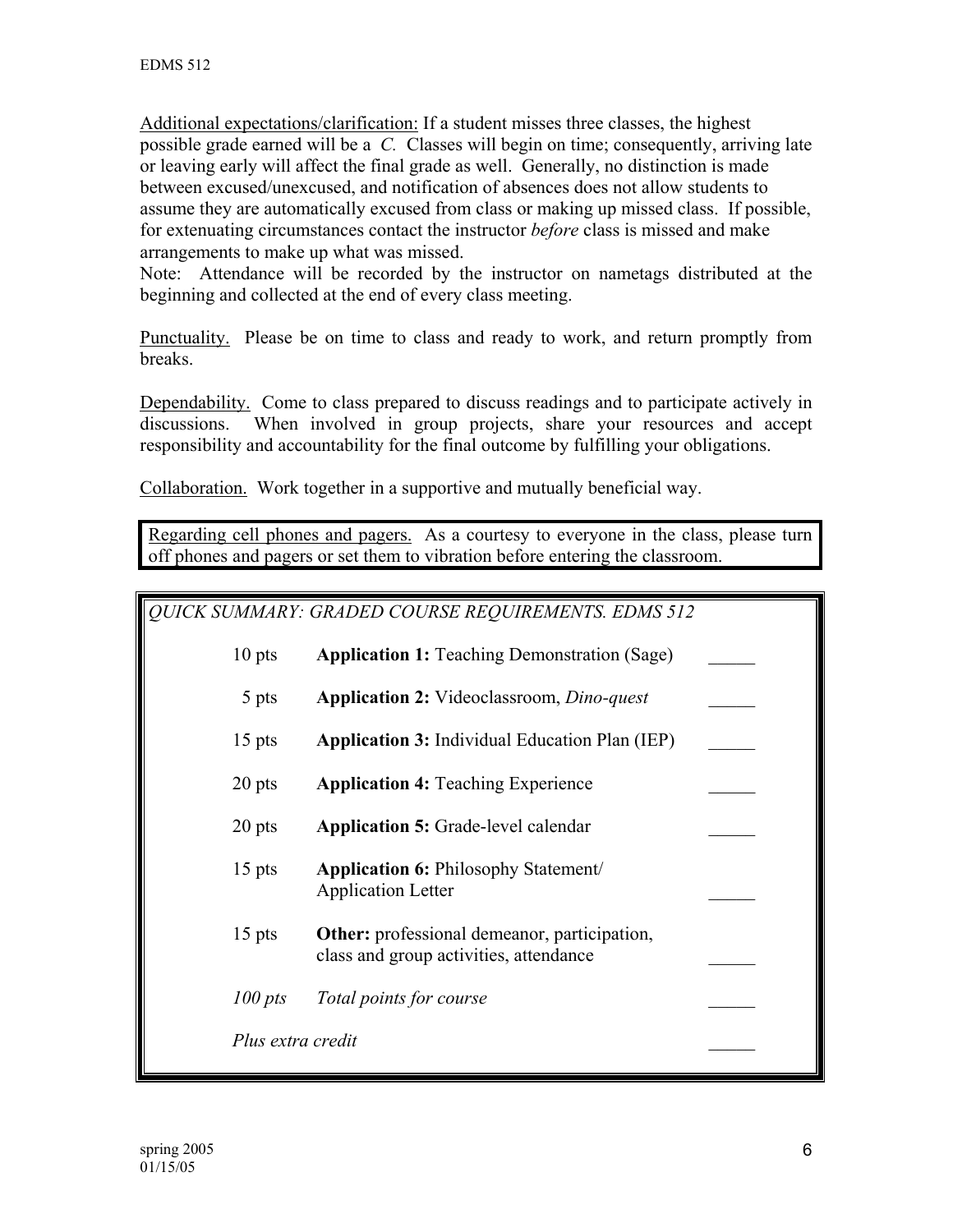Regarding readings. Textbook and supplemental readings provide the foundation for class discussions, participation, and assignments. Students will be responsible for and present assigned readings using a structure called *Circle the Sage*.

Regarding activities, assignments, and assessments.

- ¾ *Activities*: generally, application experiences done in class.
- ¾ *Application and Assessments:* individual and small and large group projects or presentations.

All activities, applications, and assessments ask you to apply, analyze, synthesize, and evaluate much of what is covered in this course. Each experience requires very focused attention to specific aspects of the inclusive elementary classroom setting. Some are intended to help you process and build foundational information and understanding. Others will be submitted for review and credit. Specific assignment details and expectations will be posted to the course WebCT.

Application 1, Teaching Demonstration (10%). Using a structure called *Circle the Sage*, experts will synthesize an assigned chapter from the text or other readings, prepare a one-page chapter overview for notetaking (nonverbal/icons/mind maps are strongly encouraged), and present the overview to the class. Presentations will be limited to 10 minutes.

In addition to TPE 9, this application can be related to TPE 6D and 10.

Application 2, Videoclassroom, *Dino-quest*  $(5%)$ . After viewing the Dino-quest segment on Videoclassroom and reviewing the "lecturette" notes regarding cooperative learning (Kagan) (link and "lecturette" are included in application details), you are to respond to questions that are intended to help you transfer theory into practice. This application loosely relates to TPE 9.

Applications 3: Individual Education Plan (15%). In order to have a better understanding of the IEP process and how it can be used to support individual students, you will choose from one of three application activities: interview, observation, video synthesis/summary.

This application relates to TPE 6D.

Application 4: Teaching Experience (20%). In order to help you transfer theory into practice, you are to teach a lesson, which you videotape, to a group of students. Assessment for this application will be based on (a) your short but complete lesson plan, (b) your reflective self critique of your teaching and experience, and (c) the complete application "package" that also includes feedback from two peers. This application can be related to TPE s 6D, 9, 10, and 14.

Application 5: Grade-level Calendar (20%). This application requires you to consider aspects of planning at their broadest level.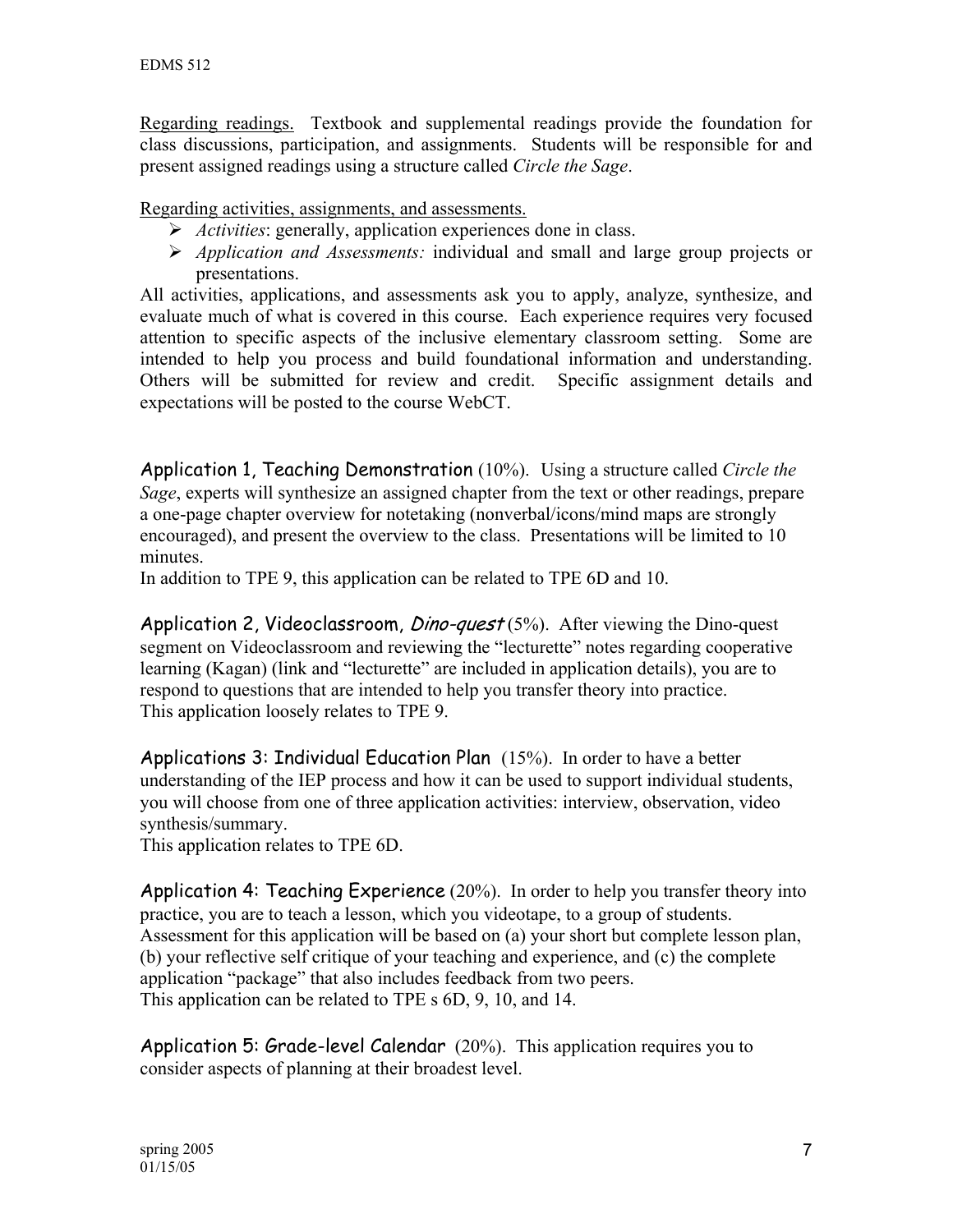Electronic portfolios are living documents of sorts, and you will maintain yours throughout your teacher-training program. In light of the portfolio concept of collection, selection, reflection, you will add to your electronic portfolio this semester with your reflection and supporting documentation of the calendar/planning application as it demonstrates your understanding of TPEs 9 and 14.

Application 6: Philosophy Statement/Application Letter (15%). This application requires you to revisit your personal philosophy of teaching and imbed it in a letter of application. Your professional educational resume, also a work-in-progress, is to be attached to your letter.

# Other Possible Activities for EDMS 512.

- *F.A.T. City*: Students may view sections of the video *F.A.T. City*, and engage in activities that will deepen their understanding of the challenges of having a learning disability and the potential impact of a disability on a person's schooling and life. The video also is available at the library media reserve desk.
- Questioning skills. Time allowing, students will participate in a series of activities related to questioning skills. To prepare, students are to read *The Velveteen Rabbit.*
- *Newspapers in Education (NIE).* Schedule allowing, a guest from the *Union Tribune* will share ways to incorporate newspapers into the elementary classroom.
- *Share Fair.* Students share materials and ideas gathered from teachers in the field and other resources.

# Extra Credit opportunities for EDMS 512.

You may earn up to 6 points extra credit by selecting any two of the following options. Submission deadlines are firm. Write-ups are to be sent via course mail (WebCT) by 6:00pm of the due date.

- Teacher interview. Interview a teacher or administrator. To earn up to 3 points extra credit, ask *probing* questions and these, along with the responses, are written and submitted *along with* personal reflective critique/reactions to the responses to the questions. These reflective comments should include a description of how the interview will transfer/help you in your own class setting. Questions and reflective remarks must clearly show a high level of understanding regarding the elementary setting. This will be sent via course mail.
- Reflection. Write a reflection regarding *one* of possible events available during the specific term (for example, History Day, Hansen Symposium, a professional or content area conference, spring open house). To earn up to 3 points extra credit, include evidence of attendance (such as the admission receipt), a brief summary of the event, *along with* personal reflective critique/reactions to the experience. These reflective comments should include a description of how the event will transfer/help you in your own class setting. Remarks (1-2 pages) should clearly show a high level of understanding regarding the event and its relevance to the elementary setting. *Note*: "Evidence" should be given/shown to instructor in class, although remarks are to be sent via course mail.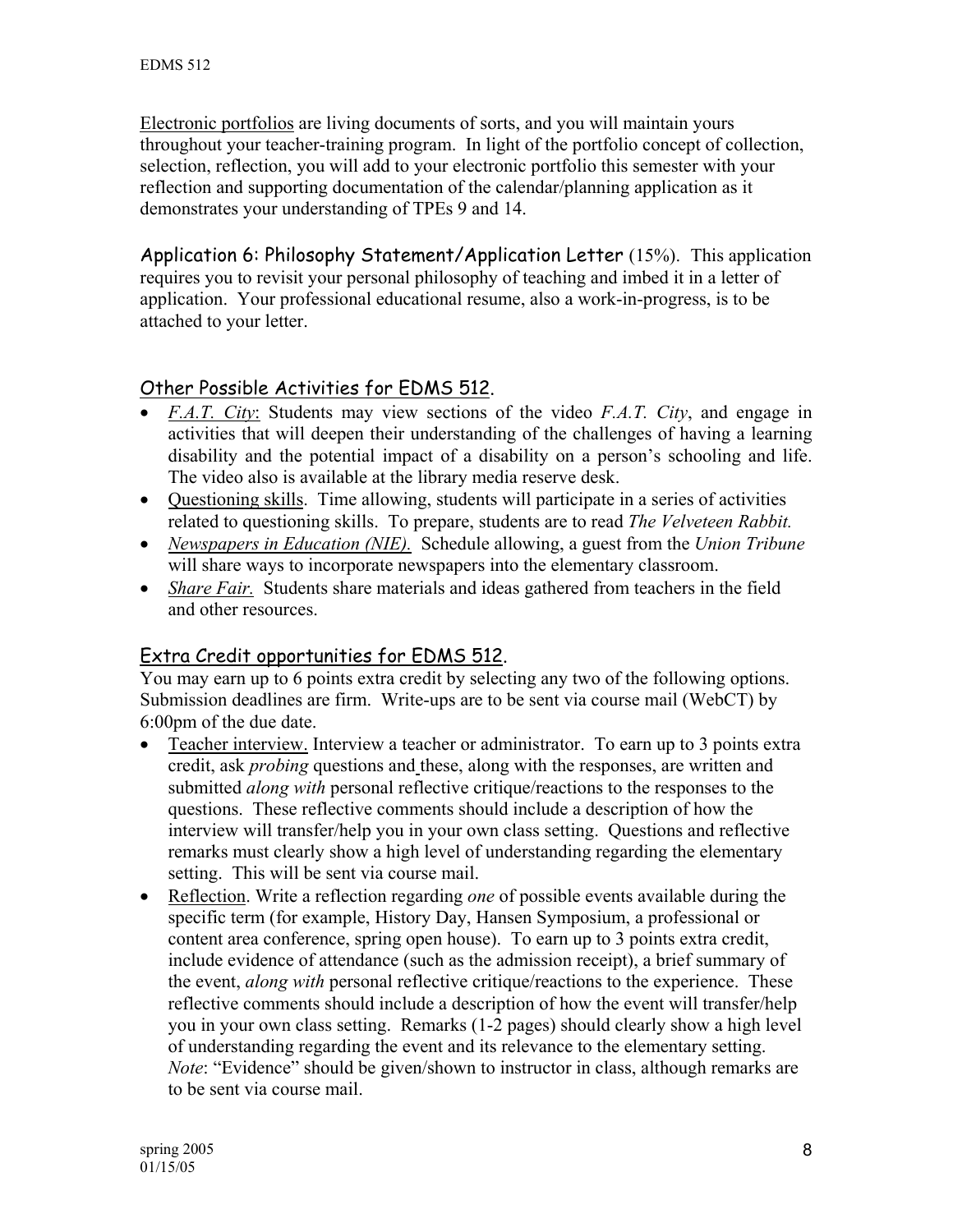• *Different Just Like Me* by Lori Mitchell. After reading the children's book, describe specifically how it might transfer to your own classroom/how you will use it with your students. *Expectations:* To earn up to 3 points extra credit, your discussion must clearly show a high level of understanding regarding the message of the book to children in the elementary setting, and describe in detail concrete idea(s) for using the book in the classroom.

### *Or, if not used for Application 3, you may submit one or both of the following options for extra credit consideration:*

- IEP Observation. Write about an IEP that you observe (with permission). *Expectations*: To earn up to 3 points extra credit, include a summary of the event, how the experience aligned with the IEP process we explored in class, and what you personally gained from the experience. Also relay your personal reflections and how the experience will transfer/help you in your own class setting.
- IEP video. Review and "outline" the IEP video (on reserve in the library media center). *Expectations*: To earn up to 3 points extra credit, create a detailed and accurate "outline" of the video information, in words and appropriate visual representations (icons, mind maps, pictures). Also include with a description of how viewing this video will transfer/help you in your own class setting.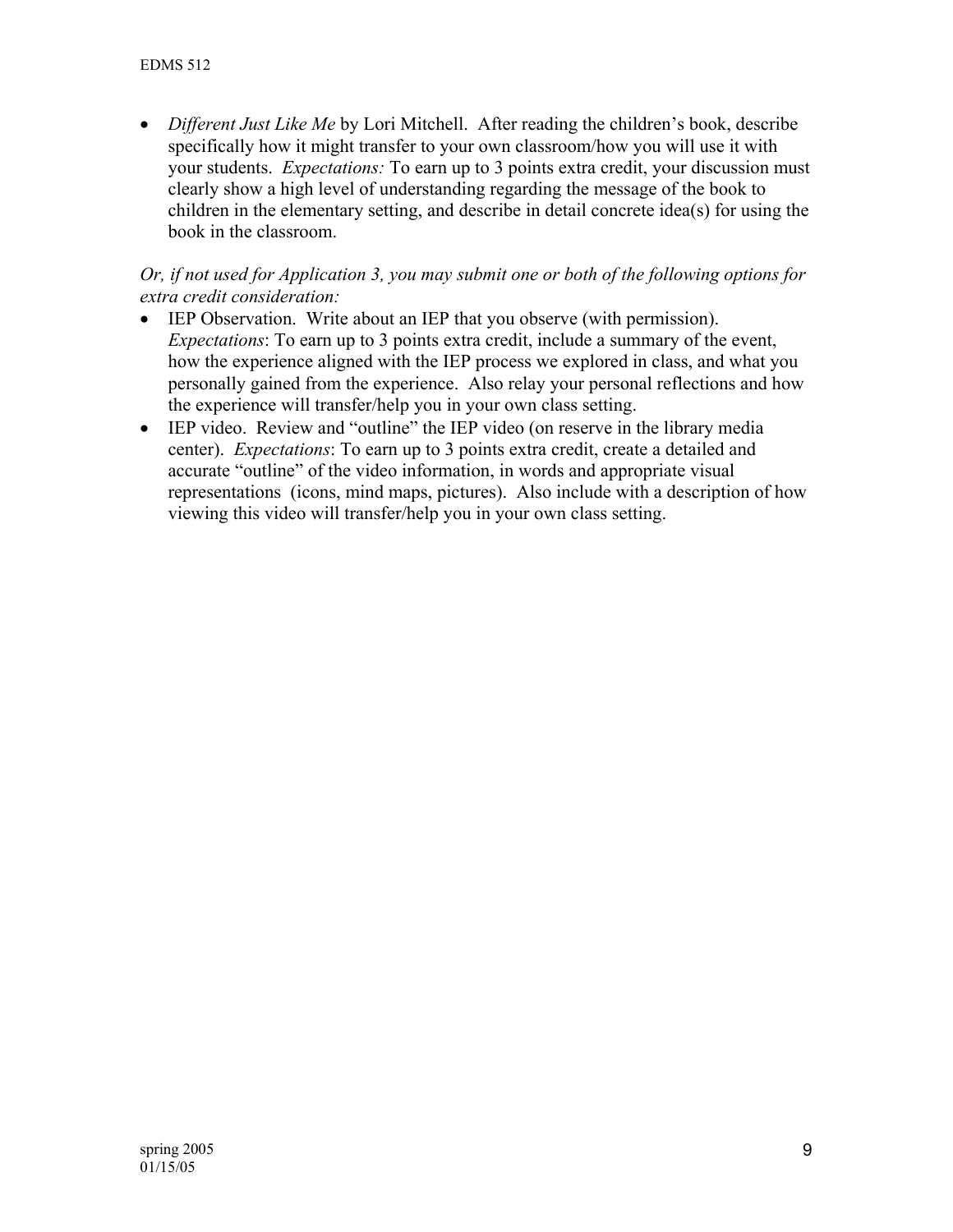|--|

| PART 1:                                             | PART 2:                                       | PART 3:                                                          |
|-----------------------------------------------------|-----------------------------------------------|------------------------------------------------------------------|
| <b>LANGUAGE STRUCTURE AND</b>                       | METHODOLOGY                                   | <b>CULTURE AND</b>                                               |
| FIRST- AND SECOND-LANGUAGE                          | OF BILINGUAL, ENGLISH LANGUAGE                | <b>CULTURAL DIVERSITY</b>                                        |
| <b>DEVELOPMENT</b>                                  | DEVELOPMENT,                                  |                                                                  |
|                                                     | AND CONTENT INSTRUCTION                       |                                                                  |
| I. Language Structure and Use:                      | I. Theories and Methods of Bilingual          | I. The Nature of Culture                                         |
| Universals and Differences                          | Education                                     |                                                                  |
| (including the structure of English)                |                                               |                                                                  |
| A. The sound systems of language (phonology)        | A. Foundations                                | A. Definitions of culture                                        |
| B. Word formation (morphology)                      | B. Organizational models: What works for      | B. Perceptions of culture                                        |
|                                                     | whom?                                         |                                                                  |
| C. Syntax                                           | C. Instructional strategies                   | C. Intra-group differences (e.g., ethnicity, race,               |
|                                                     |                                               | generations, and micro-cultures)                                 |
| D. Word meaning (semantics)                         | II. Theories and Methods for Instruction In   | D. Physical geography and its effects on culture                 |
|                                                     | and Through English                           |                                                                  |
|                                                     | A. Teacher delivery for both English language |                                                                  |
|                                                     | development and content instruction           |                                                                  |
| E. Language in context<br>F. Written discourse      | B. Approaches with a focus on English         | E. Cultural congruence                                           |
|                                                     |                                               | II. Manifestations of Culture: Learning About<br><b>Students</b> |
|                                                     | language development                          |                                                                  |
| G. Oral discourse                                   | C. Approaches with a focus on content area    | A. What teachers should learn about their                        |
|                                                     | instruction (specially designed academic      | students                                                         |
|                                                     | instruction delivered in English)             |                                                                  |
| H. Nonverbal communication                          |                                               | B. How teachers can learn about their students                   |
|                                                     | D. Working with paraprofessionals             |                                                                  |
| I. Language Change                                  |                                               | C. How teachers can use what they learn about                    |
|                                                     |                                               | their students (culturally responsive                            |
|                                                     |                                               | pedagogy)                                                        |
| II. Theories and Factors in First- and Second-      | III. Language and Content Area Assessment     |                                                                  |
| Language Development                                |                                               | <b>III.</b> Cultural Contact                                     |
|                                                     |                                               |                                                                  |
| A. Historical and current theories and models of    |                                               |                                                                  |
| language analysis that have implications for        | A. Purpose                                    | A. Concepts of cultural contact                                  |
| second-language development and pedagogy            |                                               |                                                                  |
| B. Psychological factors affecting first- and       | B. Methods                                    | B. Stages of individual cultural contact                         |
| second-language development                         |                                               |                                                                  |
| C. Socio-cultural factors affecting first- and      | C. State mandates                             | C. The dynamics of prejudice                                     |
| second-language development                         |                                               |                                                                  |
| D. Pedagogical factors affecting first- and second- | D. Limitations of assessment                  | D. Strategies for conflict resolution                            |
| language development                                |                                               |                                                                  |
| E. Political factors affecting first- and second-   | E. Technical concepts                         |                                                                  |
| language development                                |                                               | IV. Cultural Diversity in U.S. and CA.                           |
|                                                     |                                               |                                                                  |
|                                                     |                                               | A. Historical perspectives                                       |
|                                                     |                                               |                                                                  |
|                                                     |                                               | B. Demography                                                    |
|                                                     |                                               |                                                                  |
|                                                     |                                               |                                                                  |
|                                                     |                                               | C. Migration and immigration                                     |
|                                                     |                                               |                                                                  |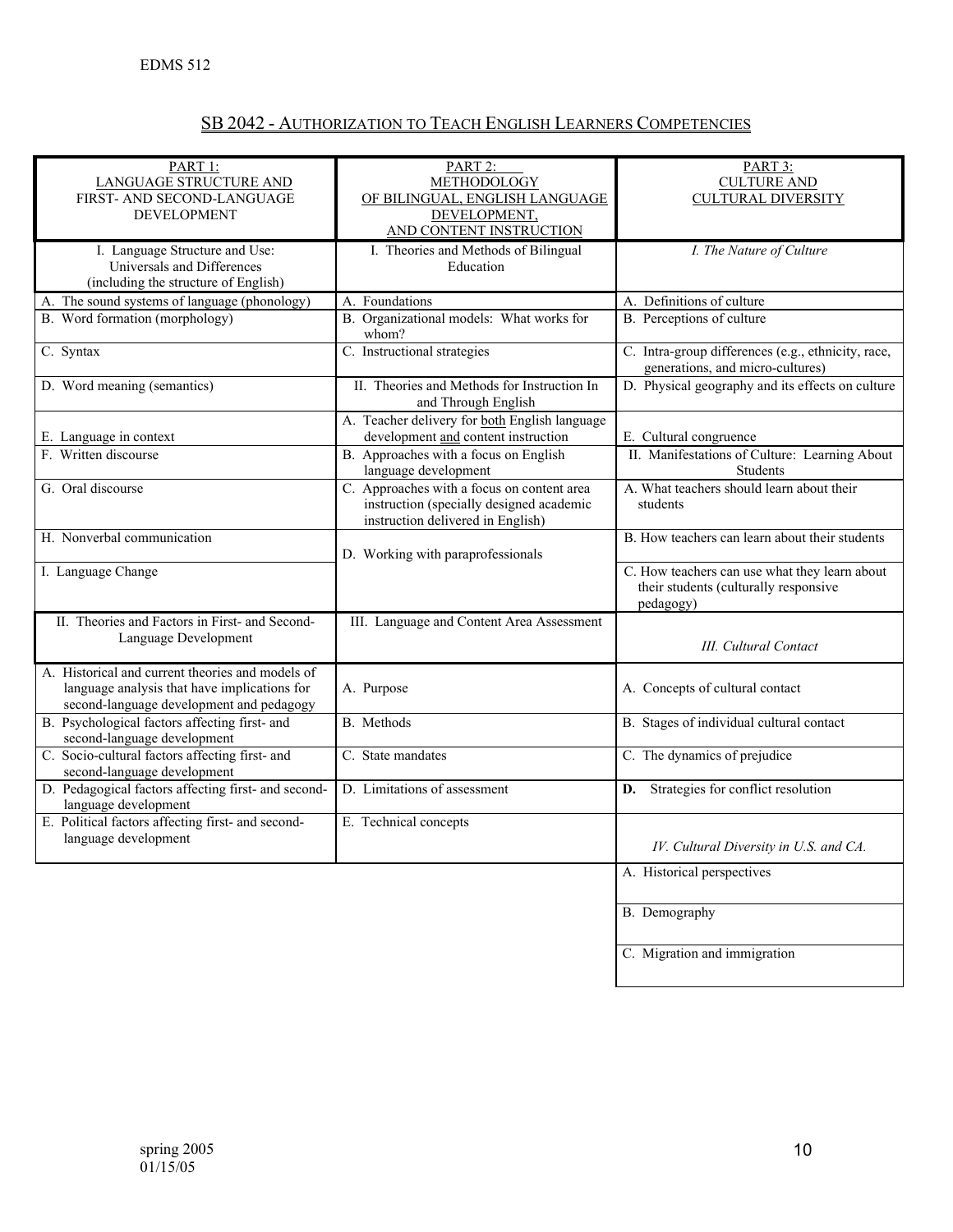CSUSM program core themes

- Ways of learning and knowing—connected to practice
- Structures and procedures that promote learning
- Differentiated design
- Reflective practice/metacognition
- Teachers as professionals

California Standards for the Teaching Profession

- Engaging and supporting all students in learning
- Creating and maintaining effective environments for student learning
- Understanding and organizing subject matter for student learning
- Planning instruction and designing learning experiences for all learners
- Assessing student learning
- Developing as a professional educator

*Class Norms . . .* 

Honor time

Take responsibility for Your own learning and comfort

Participate actively

Honor learning styles

Observe "quiet sign," "quiet signal"

Have fun!!

I have downloaded and read this course syllabus and the WebCT resource file materials for *EDMS 512*, spring 2005.

\_\_\_\_\_\_\_\_\_\_\_\_\_\_\_\_\_\_\_\_\_ \_\_\_\_\_ \_\_\_\_\_\_\_\_\_\_\_\_\_\_\_\_\_\_\_\_\_\_\_\_\_\_\_\_\_\_\_\_\_

 $\_$  , and the contribution of  $\mathcal{L}_\mathcal{L}$  , and the contribution of  $\mathcal{L}_\mathcal{L}$  , and the contribution of  $\mathcal{L}_\mathcal{L}$ 

Student's name printed Spring placement

Signature Date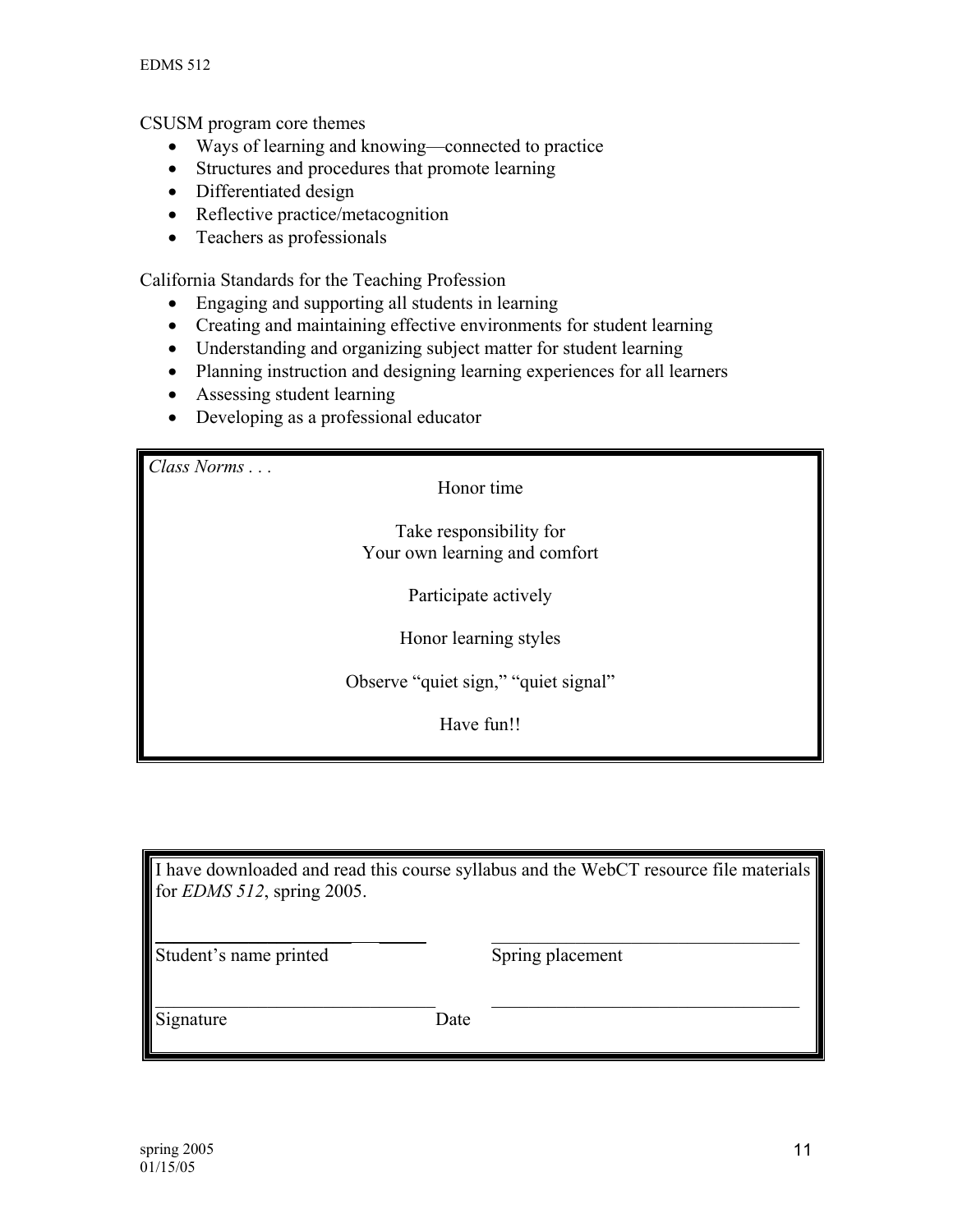#### **CLAD Competencies**

| PART 1:<br><b>LANGUAGE STRUCTURE</b><br><b>AND FIRST-AND</b><br><b>SECOND-LANGUAGE</b><br><b>DEVELOPMENT</b> | PART 2: METHODOLOGY<br>OF BILINGUAL, ENGLISH<br>LANGUAGE<br>DEVELOPMENT, AND<br><b>CONTENT INSTRUCTION</b>                        | PART 3:<br><b>CULTURE AND</b><br><b>CULTURAL DIVERSITY</b>                                             |
|--------------------------------------------------------------------------------------------------------------|-----------------------------------------------------------------------------------------------------------------------------------|--------------------------------------------------------------------------------------------------------|
| I. Language Structure and<br>Use:<br>Universals and Differences<br>(including the structure of<br>English)   | 2. Theories and Methods of<br><b>Bilingual Education</b>                                                                          | 3. The Nature of Culture                                                                               |
| A. The sound systems of<br>language (phonology)                                                              | A. Foundations                                                                                                                    | A. Definitions of culture                                                                              |
| B. Word formation<br>(morphology)                                                                            | B. Organizational models:<br>What works for whom?                                                                                 | B. Perceptions of culture                                                                              |
| C. Syntax                                                                                                    | C. Instructional strategies                                                                                                       | C. Intragroup differences<br>(e.g., ethnicity, race,<br>generations, and micro-<br>cultures)           |
| D. Word meaning<br>(semantics)                                                                               | II. Theories and Methods for<br>Instruction In and Through<br>English                                                             | D. Physical geography and<br>its effects on culture                                                    |
| E. Language in context                                                                                       | A. Teacher delivery for both<br>English language<br>development and content<br>instruction                                        | E. Cultural congruence                                                                                 |
| F. Written discourse                                                                                         | B. Approaches with a focus<br>on English language<br>development                                                                  | II. Manifestations of<br><b>Culture: Learning About</b><br><b>Students</b>                             |
| G. Oral discourse                                                                                            | C. Approaches with a focus<br>on content area instruction<br>(specially designed<br>academic instruction<br>delivered in English) | A. What teachers should<br>learn about their students                                                  |
| H. Nonverbal<br>communication                                                                                | D. Working with<br>paraprofessionals                                                                                              | B. How teachers can learn<br>about their students                                                      |
| II. Theories and Factors in<br>First- and Second-<br>Language Development                                    | III. Language and Content<br>Area Assessment                                                                                      | C. How teachers can use<br>what they learn about their<br>students (culturally<br>responsive pedagogy) |